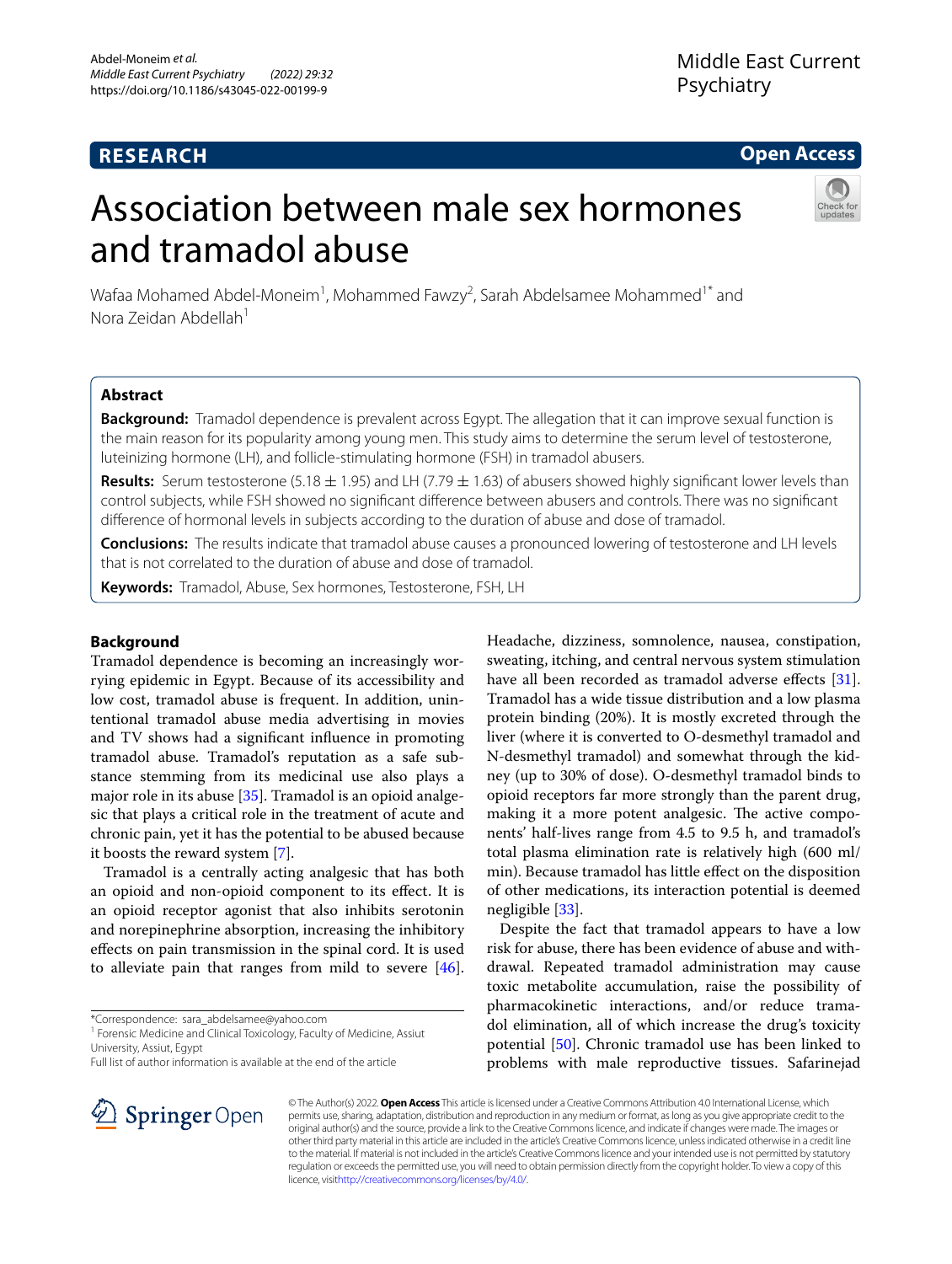et al. [\[45\]](#page-7-5), for example, found severe reproductive toxicity, such as increased sperm DNA damage caused by testicular oxidative damage.

Despite the fact that tramadol is recommended for the treatment of premature ejaculation and is commonly used by teenagers for sustained libido, an experimental subacute toxicity study found that tramadol has no signifcant contributory efects on libido but does cause changes in sex hormone levels and alters pituitary-hypothalamus feedback regulation [[40](#page-7-6)]. Tramadol use has also been linked to sperm quality issues, hyperprolactine-mia, and hypergonadotropic hypogonadism [\[23](#page-7-7)]. The supposed benefts of tramadol in improving premature ejaculation and increasing sexual satisfaction have contributed to its popularity and widespread use, particularly among Egyptian young people [\[1](#page-6-1)]. Tramadol has recently gained favor as an erotic drug among young guys [\[46](#page-7-1)].

Other abused drugs have been documented to have detrimental efects on male fertility, and alcohol and drug abuse have been linked to negative impacts on male health in recent years [[49\]](#page-7-8). Cannabis has a deleterious impact on male fertility at numerous points along the road. It is been linked to alterations in reproductive hormones, changed sperm parameters, and lower desire and sexual performance [\[41](#page-7-9)].

According to Grover et al. [[26\]](#page-7-10), males who drink alcohol have lower gonadotropin levels, testicular shrinkage, and lower testosterone and sperm production, all of which might affect fertility. The aim of the current work is to determine the serum level of testosterone, luteinizing hormone (LH), and follicle-stimulating hormone (FSH) in tramadol abusers admitted to Addiction Management Unit of Neurology and Psychiatry Hospital at Assiut University.

# **Methods**

## **Study design**

This case-control study was conducted on 67 male tramadol abusers and 67 male healthy non-abusers as a control group. The sample size was calculated using the Epi Info 2000 statistical package.

# **Patients**

## *Patients' inclusion criteria*

Sixty-seven male inpatients who had been dependent for at least 1 year and who were seeking therapy at the Addiction Management Unit of the Neurology and Psychiatry Hospital at Assiut University

## *Patients' exclusion criteria*

a) Patients with a history of previous renal impairment

- b) Patients with a history of hepatitis B/C or HIV infection
- c) Patients with a history of autoimmune disease
- d) Patients with a history of congenital heart disease
- e) Patients with other mental disorders
- f) Patients with primary fertility

# *Ethical considerations*

An informed written consent was obtained from each patient or from his parents for inclusion in the study. The confidentiality of all data in this study was protected to the fullest extent possible. All ethical aspects related to research at Assiut University were implicated in this study after the approval of the ethical committee.

# **Methods**

# **Sociodemographic data and history of drug abuse**

Patients were subjected to history taking through fulflling a modifed questionnaire of drug dependence [\[27](#page-7-11)].

- Sociodemographic data: included age, occupation, residence, educational level, marital status, birth order, number of family members, and family history of substance abuse
- The history of drug abuse is as follows:
- Type of abused drug
- Method of intake
- History of starting drug abuse
- Duration

# **Clinical examination**

Examination of the abusers was carried out at the time of presentation to the hospital, including a general and systemic examination.

# **Laboratory investigations**

- Sex hormonal assays: LH, FSH, and testosterone
- Sample collection: Five milliliters of venous blood was collected from each subject and transferred into a clean, conical centrifuge tube with no anticoagulant. After the blood sample was centrifuged, the serum was separated and stored at -20 °C to be used for estimation of the serum levels of LH, FSH, and testosterone by using the immunoassay method [[38](#page-7-12)] by the Maglumi 800 (fully automated, random access, immunoassay analyzer).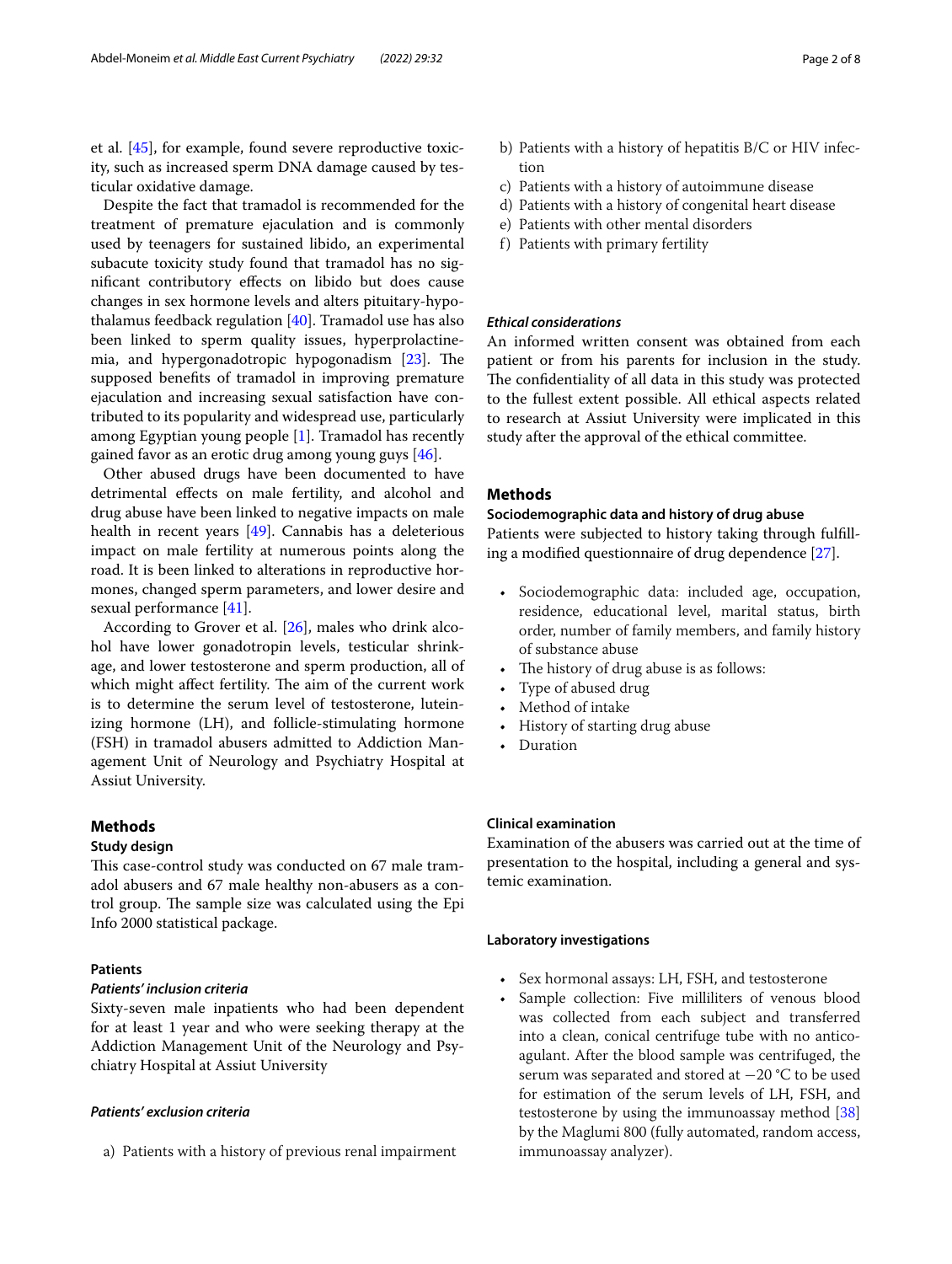**Kits**

- Testosterone was measured by a competitive immunoluminometric assay technique using the MAGLUMI testosterone (CLI) kit with a catalogue number (130202010M) from Shenzhen New Industries Biomedical Engineering Company **[**[30](#page-7-13)**]**.
- LH was measured by sandwich immunoluminometric assay technique using the MAGLUMI LH (CLIA) kit with a catalogue number (130202002M) from Shenzhen New Industries Biomedical Engineering Company [\[37\]](#page-7-14).
- FSH was measured by a sandwich immunoluminometric assay technique using the MAGLUMI FSH (CLIA) kit with a catalogue number (130202001M) from Shenzhen New Industries Biomedical Engineering Company [\[24\]](#page-7-15).

## *Statistical analysis*

Statistical analysis was conducted using the SPSS program version 22. Descriptive statistics were expressed in the form of frequencies, means, and SD, Pearson chisquare, independent sample *T*-test, and Spearman's correlation. A signifcant *p*-value was considered when it was less than 0.05 and highly signifcant when it was less than 0.01.

# **Results**

## **Demographic fndings**

The age of tramadol abusers ( $n = 67$ ) ranged from 15 to 55 years, with a mean $\pm$ SD equals 30.46  $\pm$  6.14 years, which was compared with the control age ranged from 16 to 54 with a mean $\pm$ SD of 29.5  $\pm$  7.6 (*n* = 67). The mean age of starting substance abuse was  $21.24 \pm 5.9$ years (Table [1](#page-2-0)). Most of the abusers were in the middle age group (25 < 35), which represented 56.7%. Regarding their occupation, nearly two-thirds of them )58.2%( were free workers. As regards residence distribution, 64.2% of them were rural residents. Nearly half of the abusers (46.3%) were technical school graduates, while university graduates and illiterates represent 31.3% and 7.5%,

<span id="page-2-0"></span>**Table 1** The mean age of tramadol abusers and control subjects and mean ages for onset of abuse

|                                      | Mean $\pm$ SD (years)<br>(minimum-<br>maximum) |  |  |
|--------------------------------------|------------------------------------------------|--|--|
| Age of abusers $(N = 67)$            | $30.46 \pm 6.14(15 - 55)$                      |  |  |
| Age of control subjects ( $N = 67$ ) | $29.5 \pm 7.6$ (16-54)                         |  |  |
| Age of onset of substance abuse      | $2124 + 59$                                    |  |  |

respectively. Married people represented 59.7% of abusers, while singles, divorced, and separated persons represented 32.8%, 6%, and 1.5%, respectively. The largest proportion (43.3%) of abusers was the youngest siblings, while the middle and eldest siblings represented 35.8% and 20.9%. Most of abusers (71.64%) belonged to large families (formed of  $5 < 10$  members). Furthermore, the majority of abusers (46.3%) lived with non-extended families, while 44.8% lived with extended families and 8.9% lived alone. Regarding duration of abuse, 1 to less than 5 years represented 22.4% while  $(5 < 10)$ ,  $(10 < 15)$ , and (15–20) represented 32.8%, 26.9%, and 17.9%, respectively. More than half of abusers (52.2%) had a positive family history (Tables [2](#page-3-0) and [3\)](#page-3-1).

Abusers were classified into tramadol only  $(n = 26)$ , which had a mean age of onset  $\pm SD$  of 23.65  $\pm$  5.46, while multiple substance abusers ( $n = 41$ ) had 19.80  $\pm$ 5.75 years. Tramadol and cannabis were the most prevalent combination of polysubstance abuse, 25.37% of them (Tables [4](#page-3-2) and [5](#page-3-3)). Less than a quarter of abusers (20.9%) used injection as a method for substance administration  $(Table 6)$  $(Table 6)$ .

Analysis of sex hormones in abusers and controls showed highly signifcant lower levels of testosterone and LH in abusers, while FSH levels showed no signifcant diference between abusers and controls (Table [7](#page-4-0)). No signifcant diference was revealed between the testosterone, LH, and FSH levels of tramadol abusers and multiple substance abusers (Table [8](#page-4-1)).

Table [9](#page-4-2) shows that there was no significant relation between the duration of abuse and levels of testosterone, LH, and FSH. Table [10](#page-4-3) shows that there was no signifcant relation between the number of tramadol tablets taken daily by tramadol abusers and levels of testosterone, LH, and FSH.

# **Discussion**

Due to the quickly developing and changing pattern of substance usage in Egypt, addiction is a big issue [\[28](#page-7-16)]. Tramadol is a commonly abused narcotic, particularly among the young and middle aged [[47](#page-7-17)].

The current study is a case-control study involving 67 tramadol male abusers hospitalized to Assiut University Hospital between January 1 and June 30, 2017, and 67 healthy male non-abusers. The abusers' average age was 30.46  $\pm$  6.14 years, and more than half of them (56.7%) were between the ages of 25 and 35. This finding was similar to another study done by Maruf et al. [[36](#page-7-18)] in Dhaka, Bangladesh, which found that about half of the abusers (50.5%) were between the ages of 21 and 30, while about a quarter were between the ages of 31 and 40. This could be explained by the fact that persons over the age of 40 are not frequently exposed to new medications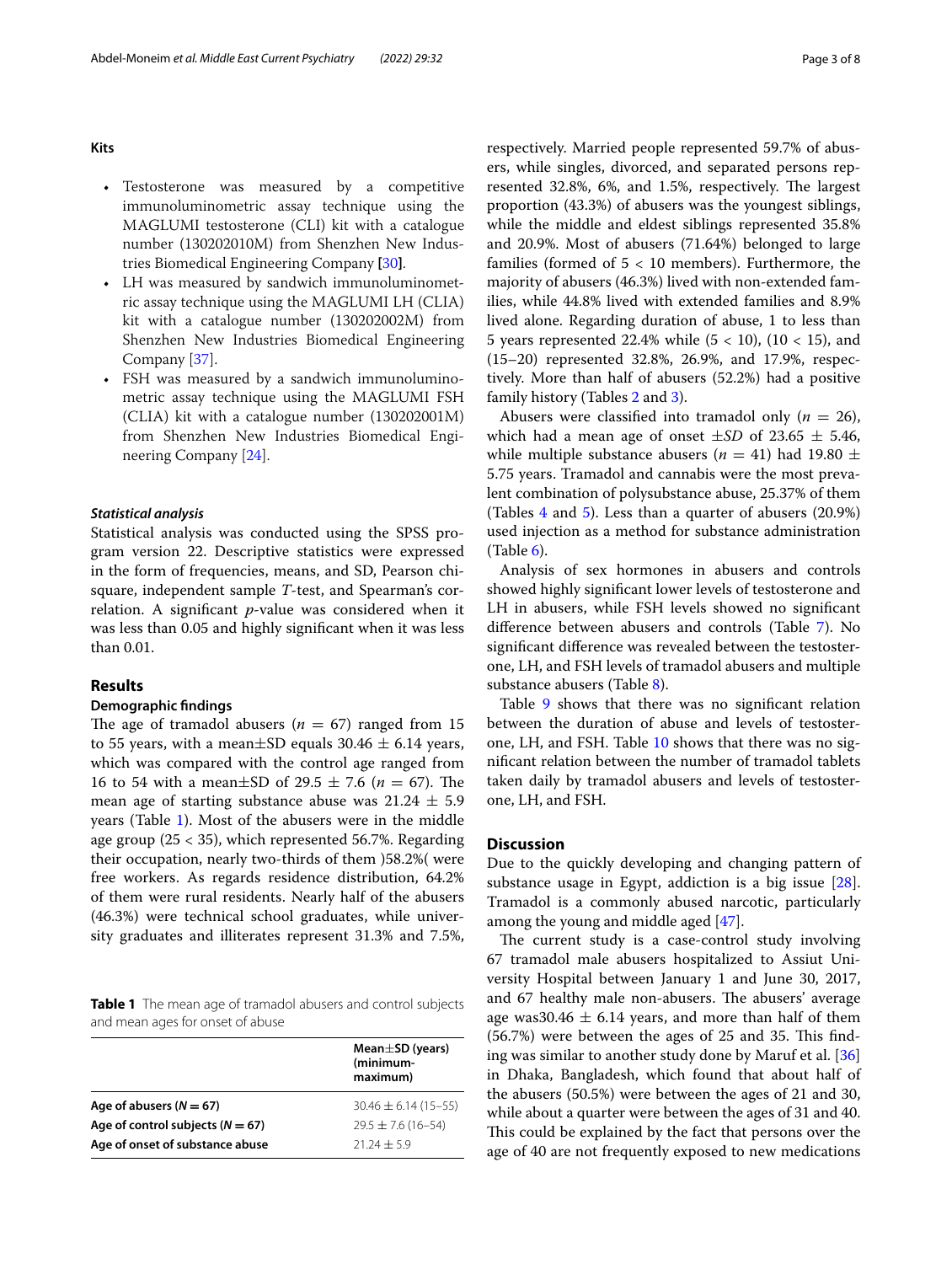<span id="page-3-0"></span>**Table 2** Age distribution and sociodemographic characteristics of the studied tramadol abusers

|                           | Number<br>$N = 67$ | Percentage (%) |
|---------------------------|--------------------|----------------|
| Age categories (years)    |                    |                |
| 15 < 25                   | 11                 | 16.4%          |
| 25 < 35                   | 38                 | 56.7%          |
| 35 < 45                   | 17                 | 25.4%          |
| 45 < 55                   | 1                  | 1.5%           |
| Occupation                |                    |                |
| Free work                 | 39                 | 58.2%          |
| Government employee       | 12                 | 17.9%          |
| Do not work               | 11                 | 16.4%          |
| Student                   | 5                  | 7.5%           |
| Residence                 |                    |                |
| Rural                     | 43                 | 64.2%          |
| Urban                     | 24                 | 35.8%          |
| Educational level         |                    |                |
| Secondary technical       | 31                 | 46.3%          |
| University                | 21                 | 31.3%          |
| Illiterate                | 5                  | 7.5%           |
| Preparatory               | 5                  | 7.5%           |
| Secondary general         | 3                  | 4.5%           |
| Primary                   | $\overline{2}$     | 2.9%           |
| Marital status            |                    |                |
| Married                   | 40                 | 59.7%          |
| Single                    | 22                 | 32.8%          |
| Divorced                  | 4                  | 6%             |
| Separated                 | 1                  | 1.5%           |
| Birth order in the family |                    |                |
| The oldest                | 14                 | 20.9%          |
| In the middle             | 24                 | 35.8%          |
| The youngest              | 29                 | 43.3%          |
| Number of family members  |                    |                |
| 1 < 5                     | 15                 | 22.39%         |
| 5 < 10                    | 48                 | 71.64%         |
| $\geq 10$                 | 4                  | 5.97%          |
| <b>Family structure</b>   |                    |                |
| Living alone              | 6                  | 8.9%           |
| Non-extended family       | 31                 | 46.3%          |
| Extended family           | 30                 | 44.8%          |
| <b>Duration of abuse</b>  |                    |                |
| (1 < 5)                   | 15                 | 22.4%          |
| (5 < 10)                  | 22                 | 32.8%          |
| (10 < 15)                 | 18                 | 26.9%          |
| $(15 - 20)$               | 12                 | 17.9%          |

in the same way that young people are  $[53]$  $[53]$ . Furthermore, young individuals are more prone to be active substance abusers and to be afected by substance abuse issues [[54\]](#page-7-20).

<span id="page-3-1"></span>

|                  |  | Table 3 Family history of substance abuse among the studied |  |  |
|------------------|--|-------------------------------------------------------------|--|--|
| tramadol abusers |  |                                                             |  |  |

| Number (percentage)<br>$N = 67$ |
|---------------------------------|
| 35 (52.2%)                      |
| 32 (47.8%)                      |
|                                 |

<span id="page-3-2"></span>**Table 4** Distribution of abused substance/substances among the studied tramadol abusers

| Abuse substance                                              | Number<br>$N = 67$ | Percentage (%) |
|--------------------------------------------------------------|--------------------|----------------|
| <b>Tramadol only</b>                                         | 26                 | 38.81%         |
| Multiple substance abuse (tramadol<br>with other substances) | 41                 | 61.19%         |
| Tramadol and cannabis                                        | 17                 | 25.37%         |
| Tramadol, opium, and cannabis                                | 8                  | 11.94%         |
| Tramadol and opium                                           | 7                  | 10.45%         |
| Tramadol and heroin                                          | 3                  | 4.48%          |
| ■ Tramadol, cannabis, heroin, and benzo-<br>diazepine        | 4                  | 5.97%          |
| Tramadol, opium, cannabis, and heroin                        |                    | 1.49%          |
| Tramadol, opium, cannabis                                    |                    | 1.49%          |
| Benzodiazepine and alcohol                                   |                    |                |

<span id="page-3-3"></span>**Table 5** Age of onset substance abuse among the studied abusers

| Substance abuse               | Age of onset<br>(mean $\pm$ SD) | <i>p</i> -value |
|-------------------------------|---------------------------------|-----------------|
| Tramadol                      | $23.65 + 5.46$                  | $0.008*$        |
| Tramadol and other substances | $19.80 + 5.75$                  |                 |

*P*-value (0.008) of independent *T*-test is signifcant

<span id="page-3-4"></span>**Table 6** Prevalence of injection of substance abuse among the studied abusers

| Method of substance abuse        | <b>Number</b><br>$N = 67$ | Percentage (%) |
|----------------------------------|---------------------------|----------------|
| Injection                        | 14                        | 20.9%          |
| Noninjection ) oral, inhalation) | 53                        | 791%           |

In the current study, the majority of abusers (58.2%) were unemployed. These findings were supported by Colpaert et al. [\[14](#page-7-21)], who stated that the high prevalence of substance abuse among free workers (e.g., mechanics and technicians) can be attributed to their lower education and socioeconomic status, as well as the relatively high income that is directed to substance use rather than other productive activities.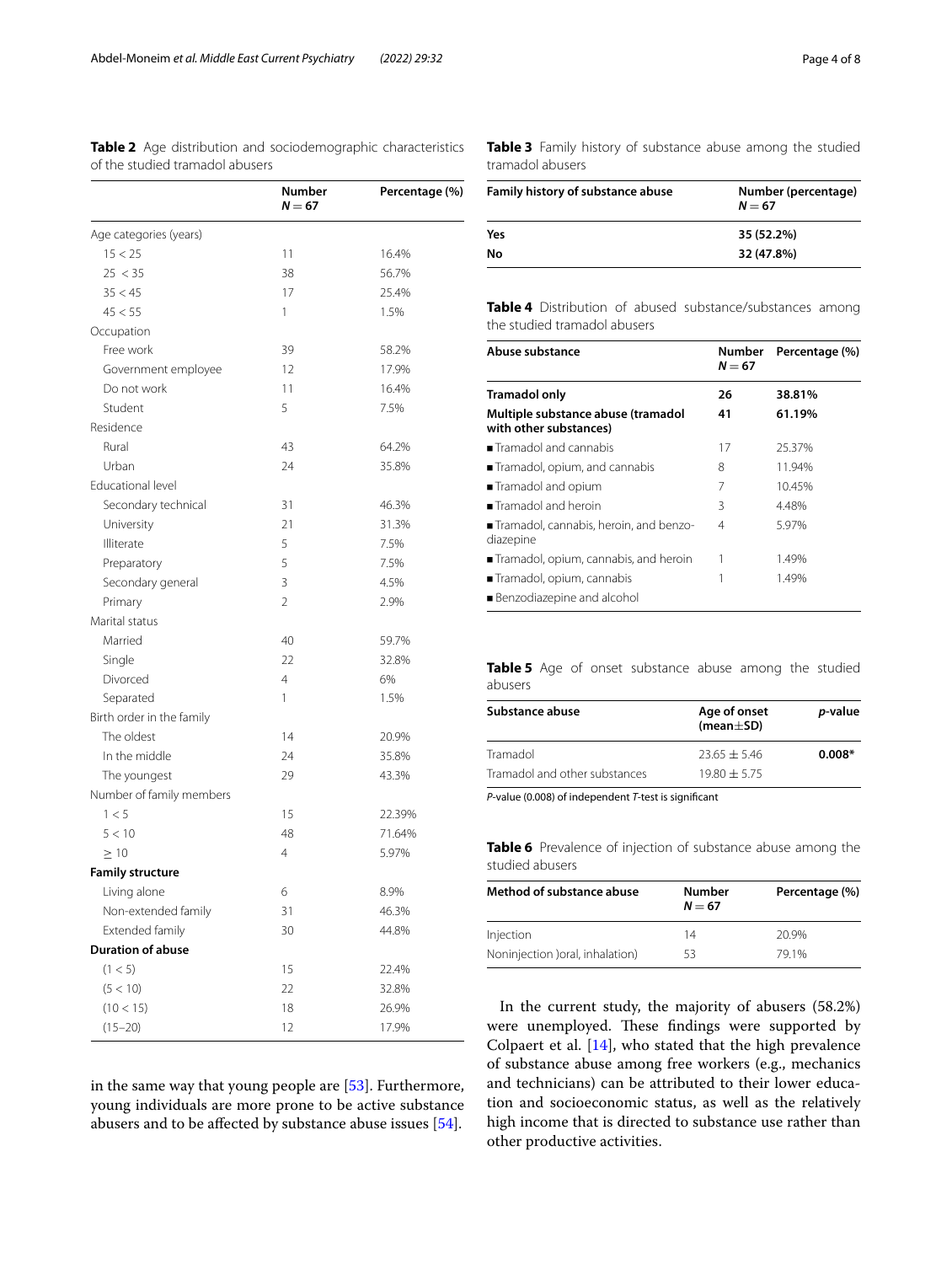<span id="page-4-0"></span>**Table 7** The means of sex hormones among studied abusers compared to nonabusers

| Sex hormone                | <b>Abusers</b><br>$N = 67$ | <b>Nonabusers</b><br>$N = 67$ | p-value  |
|----------------------------|----------------------------|-------------------------------|----------|
| Total testosterone (ng/ml) | $5.18 \pm 1.95$            | $7.79 \pm 1.63$               | $0.002*$ |
| $LH$ (m $ U/m $ )          | $4.67 + 2.43$              | $7.80 \pm 1.99$               | $0.003*$ |
| FSH (m IU/ml)              | $3.76 + 2.82$              | $3.28 \pm 1.03$               | 0.682    |

*P*-value (0.002 and 0.003) of independent *T*-test is statistically highly signifcant. *N* = number. Normal range for total testosterone (2.62-15.9 ng/ml), for LH (1.7–11.2 m IU/ml), for FSH (2.0–18.6m IU/ml)

<span id="page-4-1"></span>**Table 8** The means of sex hormones among tramadol-only abusers compared to tramadol and other substance abusers

| Sex hormone                                | <b>Tramadol only</b><br>$N = 26$ | <b>Tramadol</b><br>and other<br>substances<br>$N = 41$ | p-value |
|--------------------------------------------|----------------------------------|--------------------------------------------------------|---------|
| Total testosterone (ng/ml) $4.62 \pm 2.08$ |                                  | $5.53 + 1.97$                                          | 0.06    |
| $LH$ (m $ U/m $ )                          | $4.3 + 2.77$                     | $4.9 + 2.19$                                           | 0.33    |
| FSH (m IU/ml)                              | $3.68 + 2.55$                    | $3.8 + 3.01$                                           | 0.86    |

*P*-value of independent *T*-test < 0.05<sup>\*</sup> is statistically significant. *N* = *number*. Normal range for total testosterone (2.62–15.9 ng/ml), for LH (1.7–11.2 m IU/ml), for FSH (2.0–18.6m IU/ml)

backgrounds were the least likely to use substances in Egypt, including Upper Egypt.

In terms of educational attainment, nearly half of the abusers (46.3%) were secondary-technical school graduates, with university graduates accounting for 31.3%. This conclusion matched a cross-sectional research of students from secondary or technical schools in Assiut province, which found that 11.6% of pupils tested positive for bango misuse [\[55\]](#page-7-23). In contrast to the current fndings, a study conducted in Zagazig found no statistically significant link between substance abusers and their degree of education [\[39\]](#page-7-24). Another study in Damghan, Iran's Semnan region, found no link between tramadol addiction and academic performance [[43\]](#page-7-25).

In terms of marital status, married people made up 59.7% of the sample, while singles, divorced people, and separated people made up 32.8, 6, and 1.5%, respectively. The off-label usage of tramadol to improve premature ejaculation and increase sexual satisfaction could explain these findings  $[47]$  $[47]$ . Those findings are similar to those published by Dawood [[17\]](#page-7-26), who found that 49.2% of relapsed drug dependents in Baghdad were married, with the author attributing this to an inability to confront marital problems.

<span id="page-4-2"></span>**Table 9** The means of sex hormones in relation to duration of abuse

|              | cat1 (1 < 5)<br>$n = 15$ | cat2 (5 < 10)<br>$n=22$ | cat3(10 < 15)<br>$n=18$ | cat4 (15–20)<br>$n=12$ | <i>p</i> -value |
|--------------|--------------------------|-------------------------|-------------------------|------------------------|-----------------|
| Testosterone | $5.47 \pm 1.35$          | $5.72 \pm 1.92$         | $4.78 \pm 2.33$         | $4.43 \pm 1.85$        | 0.210           |
| LН           | $5.55 \pm 2.49$          | $4.71 \pm 2.65$         | $4.06 \pm 1.87$         | $4.43 \pm 2.68$        | 0.366           |
| <b>FSH</b>   | $3.46 \pm 1.41$          | $3.71 \pm 2.91$         | $3.25 \pm 2.47$         | $4.99 \pm 4.18$        | 0.392           |

*P*-value of ANOVA test < 0.05\* is statistically signifcant. *N* = number. Normal range for total testosterone (2.62–15.9 ng/ml), for LH (1.7–11.2 m IU/ml), for FSH (2.0–18.6 m IU/ml)

<span id="page-4-3"></span>**Table 10** The means of sex hormones in relation to the number of tramadol tablets taken daily by tramadol abusers

| cat1 (1–5)<br>$n = 42$ | cat2 (6-10)<br>$n = 20$ | cat3 (11–15)<br>$n=2$ | cat4 (16-20)<br>$n=3$ | <i>p</i> -value |
|------------------------|-------------------------|-----------------------|-----------------------|-----------------|
| $5.07 \pm 1.82$        | $5.31 \pm 2.40$         | $5.13 \pm 0.98$       | $5.18 \pm 0.26$       | 0.978           |
| $4.77 \pm 2.23$        | $4.80 \pm 2.99$         | $2.54 \pm 0.02$       | $3.37 \pm 1.63$       | 0.541           |
| $3.91 + 2.90$          | $3.54 + 2.98$           | $4.14 \pm 1.32$       | $3.51 + 1.35$         | 0.965           |
|                        |                         |                       |                       |                 |

*P*-value of ANOVA test < 0.05\* is statistically signifcant. *N* = number. Normal range for total testosterone (2.62–15.9 ng/ml), for LH (1.7–11.2 m IU/ml), for FSH (2.0–18.6 m IU/ml). One tablet of tramadol  $= 100$  mg

The majority of abusers  $(64.2%)$  in the current study came from rural areas, while the rest came from metropolitan areas (35.8%). This may be due to the fact that rural populations make up 72.8% of the Assiut Governorate's population  $[21]$  $[21]$ . This was in contrast to Hamdi's [[28\]](#page-7-16) fndings, which revealed that those from rural

In terms of conventional family structure, the biggest percentage of abusers (46.3%) lived with non-extended family, followed by 44.8% who lived with extended family and 8.9% who lived alone in the current study. This finding corroborated Dew et al.  $[18]$  $[18]$  findings, which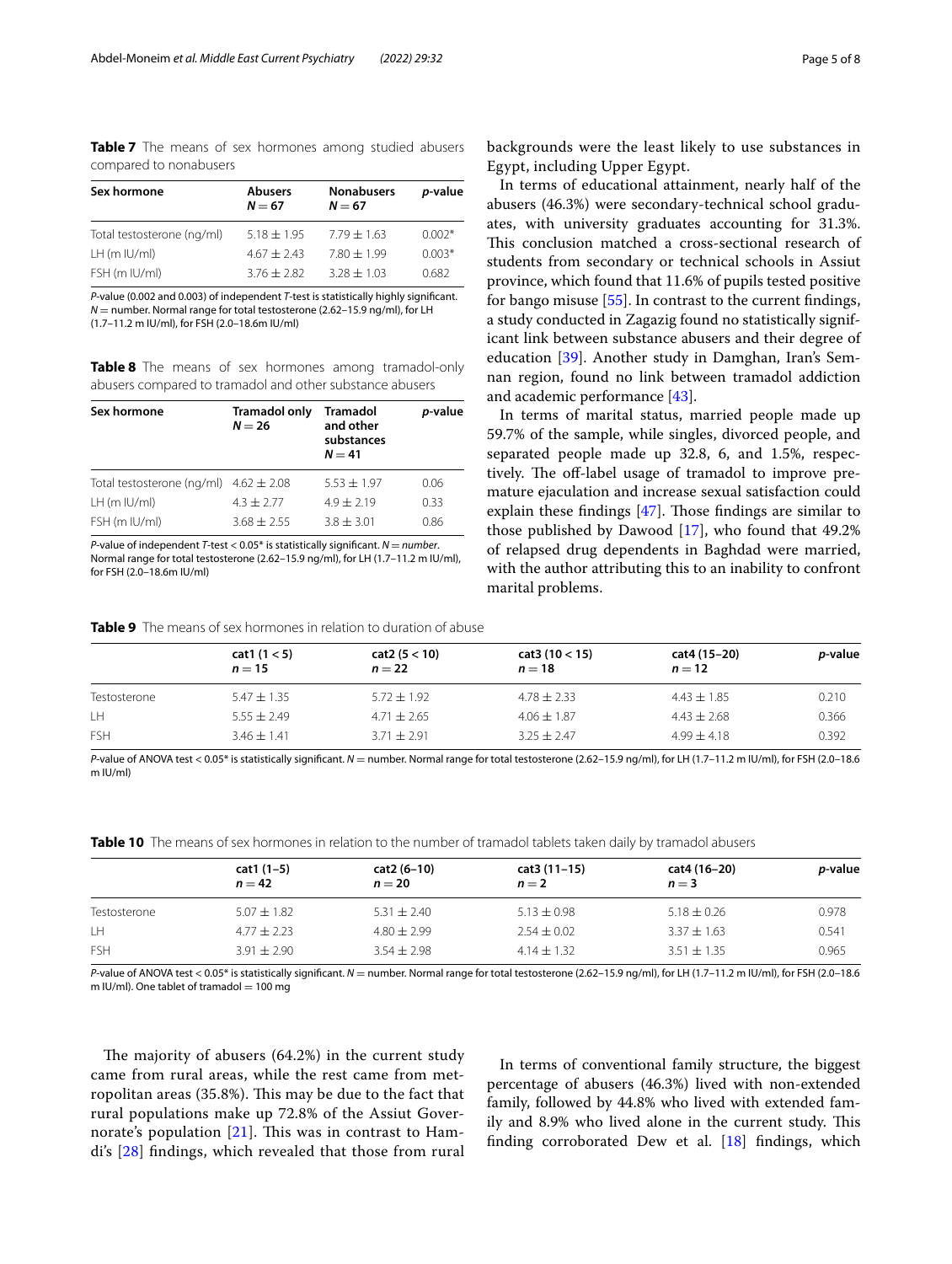suggested that changes in conventional family structures and the weakening of parental connections may contribute to substance dependence. Furthermore, in most Arabic countries, most young adults live with their parents until they marry, and familial relationships are highly prized [\[25](#page-7-28)].

In this study, the youngest siblings accounted for nearly half of the abusers (43.3%), whereas the middle siblings and eldest siblings accounted for 35.8% and 20.9%, respectively. Last-born children had the highest risk of becoming drug dependents and are overrepresented in psychiatric populations, according to Eckstein and Kaufman  $[19]$  $[19]$ . This risk is explained by the fact that younger siblings are frequently reared as pampered children, robbing the youngster of his or her independence. Psychological dependence can lead to substance abuse, and older siblings may expose a later-born child to abused substances at a younger age [\[9](#page-6-2)].

The current study found that in 71.64% of cases, the number of family members were between 5 and 10. Due to the parents' inability to control their children, the size of the family plays an essential role as a risk factor for substance misuse [\[22\]](#page-7-30). Inept parenting exposes children to a variety of threats, including substance misuse and other crimes [[3\]](#page-6-3).

According to the fndings, 52.2% of the participants had a positive family history of substance misuse. This could be due to adolescent maltreatment, which is prevalent solely because of family history [\[2\]](#page-6-4).

Early initiation of substance misuse raises the chance of psychosocial issues in a variety of areas of life, including behavior, psychiatric disorders, family, peer relationships, and work adjustment  $[42]$  $[42]$ . The current investigation discovered a strong relationship between the average age of frst substance abuse and the substance utilized. Single substance abusers (tramadol only) had a greater age  $(23.65 \pm 5.46 \text{ years})$  than multiple substance abusers  $(19.80 \pm 5.75 \text{ years})$ . Early-onset substance abuse has been linked to a high rate of polysubstance misuse [\[52](#page-7-32)]. Injection was employed as a technique of abuse by 20.9% of abusers, according to our fndings. By using needles and equipment previously used by others, injection is linked to greater rates of sickness and mortality, primarily due to bacterial, fungal, or viral infection [\[34](#page-7-33)].

One of the major areas of research around the world is the efects of drug dependence on sexual functioning and sex hormones [[29\]](#page-7-34). In humans, opioids have been shown to lower testosterone levels [[12](#page-7-35)]. Not all opioids have the same effect on testosterone levels; tramadol had no effect on plasma testosterone levels in rats [[11\]](#page-6-5). In the current study, measurement of sex hormones in all subjects in the sample found that abusers had considerably lower testosterone and LH levels than non-abusers. There was no statistically signifcant diference in the mean value of FSH between abusers and non-abusers, on the other hand.

Opioids bind to specifc receptors in the hypothalamus and pituitary gland, impair the pulsatile release of corticotrophin-releasing hormone and adrenocorticotropic hormone, and interfere with the generation of cortisol and androgen precursors, according to Auernhammer et al. [\[5](#page-6-6)]. Testosterone levels are also lowered as a result of direct testosterone production inhibition in the testes [[15\]](#page-7-36). Chan et al. [\[13\]](#page-7-37) further suggest that tramadol may cause adrenal insufficiency as a result of continuous use, which would explain the decrease in serum testosterone levels. Chronic tramadol administration causes considerable harm to testicular tissue, according to [[4\]](#page-6-7). Tramadol has been shown to impact male reproductive hormones by lowering serum testosterone and gonadotrophins while raising estradiol and prolactin levels.

A case-control study conducted at Ain Shams University in Cairo, Egypt, to assess the efect of bhang and opium addiction on hypothalamic pituitary gonadal axis hormones found a signifcant decrease in serum total testosterone, FSH, LH, and prolactin in male addicts when compared to the control group  $[48]$  $[48]$ . In addition, a study on adult male Albino rats found that tramadol administration resulted in a considerable fall in testosterone levels, as well as a gradual decline in LH and FSH, as compared to the control group [[56](#page-7-39)].

In tramadol-treated mice, Salah et al. [\[46](#page-7-1)] found a drop in blood testosterone, FSH, and LH levels as well as a rise in serum prolactin. Furthermore, long-term tramadol administration has been shown to have negative efects on sperm quality and testicular tissues in mice, with dose-dependent effects [\[6](#page-6-8)]. Both endogenous and exogenous opioids are known to cause hypogonadism via binding to opioid receptors in the hypothalamus and pituitary gland. This causes GnRH to be released less frequently, resulting in less LH and FSH being released from the pituitary and, as a result, less testosterone being produced [\[44\]](#page-7-40).

An experimental investigation on laboratory rabbits, in contrast to the current study, found that tramadol administration resulted in a large drop in FSH while a considerable increase in LH. The effect of opioids on sex hormone release was found to be poorly understood, according to these experts [[40\]](#page-7-6).

The results of this investigation showed that there was no link between tramadol dependence and hormone decrease. Tramadol was found to signifcantly suppress testosterone, LH, and FSH in male rats after 20 and 30 days of therapy, corroborating the current fndings [[20](#page-7-41)]. Another study found a decrease in testosterone levels in male Sahel goats in Maiduguri, Nigeria, during the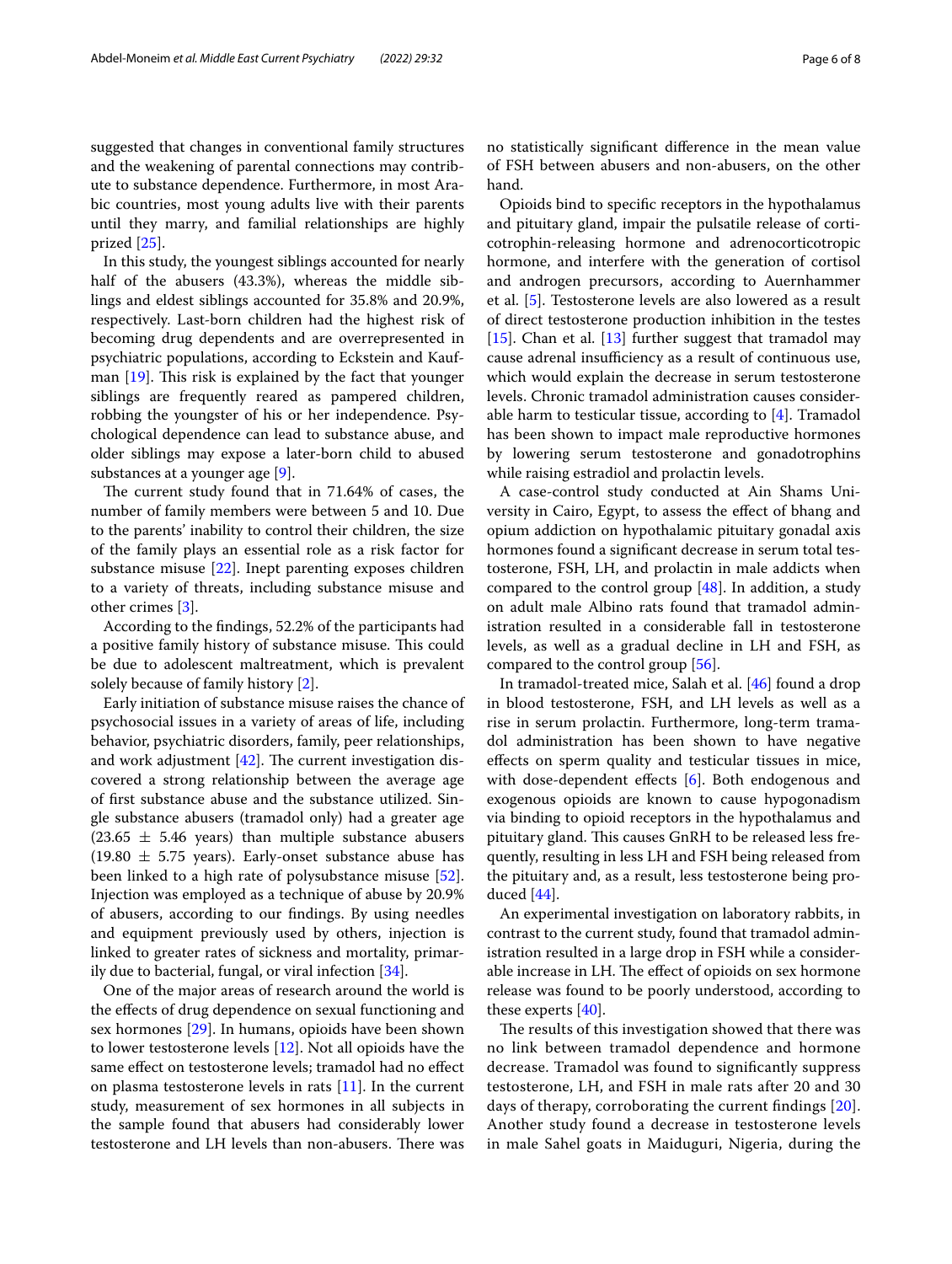first week of tramadol administration  $[8]$  $[8]$ . Caju  $[10]$  $[10]$ found that albino rats exposed to acute and chronic morphine dosages have less Sertoli and Leydig cells. In contrast to our fndings, a case-control research conducted at Assiut University Hospital in Assiut, Egypt, to investigate the efect of tramadol dependence on sex hormones found a statistically signifcant link between the severity of male sex hormone reduction and the duration of tramadol misuse [[16](#page-7-42)].

In contrast to our study, another case-control study conducted at Tanta University in Tanta, Egypt, to assess the impact of chronic tramadol administration on sexual functions in tramadol-dependent males found that as tramadol daily dose and duration increased, there was a signifcant decrease in serum testosterone and an increase in serum prolactin level [[32\]](#page-7-43), and other casecontrol study conducted at Benha University in Benha, Egypt, to determine the possible gonadotoxic efects of tramadol dependence on seminal fuid parameters, prolactin, and testosterone hormone levels revealed a signifcant increase in erectile dysfunction (ED) and decreased libido in the tramadol-dependent group. In addition, the serum testosterone level in this group was lower, although the serum prolactin level was signifcantly greater. Except for aberrant forms, which were high in the dependent group, all semen parameters were low in the dependent group. The preceding parameter became more negative when the tramadol dose was raised, whereas ED, libido, semen volume, and concentration remained the same. Increased tramadol treatment time was similarly associated with a worsening of these measures [[51](#page-7-44)].

## **Conclusions**

The present work revealed that tramadol abuse has possible adverse efects on male sex hormones that are poorly correlated to the addiction duration.

#### **Abbreviations**

FSH: Follicle-stimulating hormone; GnRH: Gonadotropin-releasing hormone; HIV: Human immunodefciency virus; LH: Luteinizing hormone; N: Number; SD: Standard deviation.

#### **Acknowledgements**

I am greatly honored to express my thanks and deepest gratitude to Prof. Dr. Wafaa M. Abdel-Moneim, Dr. Nora Z. Abdellah, and Dr. Mohamed Fawzy, for giving me the honor of working under their supervision, for their valuable suggestions and fruitful cooperation, and for their continuous encouragement with kind quidance throughout the whole work.

#### **Authors' contributions**

All authors contributed to the study conception and design. Material preparation, data collection, and analysis were performed by SA and NZ. All authors commented on previous versions of the manuscript. All authors read and approved the fnal manuscript.

## **Funding**

Funding was received for conducting this study from Assiut Medical School Grants Office.

## **Availability of data and materials**

All data are available on request.

### **Declarations**

#### **Ethics approval and consent to participate**

All procedures followed were in accordance with the ethical standards of the responsible committee on human experimentation and with the Helsinki Declaration of 1975, as revised in 2000. Informed consent was obtained from all patients for being included in the study.

#### **Consent for publication**

For all details relating to all patients, written informed consent for the publication of these details was obtained from these patients. The consent was for publication of their details under the [Creative Commons Attribution License](http://creativecommons.org/licenses/by/4.0)  [4.0](http://creativecommons.org/licenses/by/4.0).

#### **Competing interests**

The authors declare that they have no competing interests.

#### **Author details**

<sup>1</sup> Forensic Medicine and Clinical Toxicology, Faculty of Medicine, Assiut University, Assiut, Egypt. <sup>2</sup> Neurology and Psychiatry, Faculty of Medicine, Assiut University, Assiut, Egypt.

## Received: 27 December 2021 Accepted: 9 April 2022 Published online: 29 April 2022

### **References**

- <span id="page-6-1"></span>1. Ahmed AI, El-Dawy K, Fawzy MM, Abdallah HA, Abd elsaid HN, Elmesslamy WO. (2018) Retrospective review of tramadol abuse. Slov Vet Res. 55(20):471–483
- <span id="page-6-4"></span>2. Alexander DE, Gwyther RE (1995) Alcoholism in adolescents and their families: family-focused assessment and management. Pediatric Clin 42(1):217–234
- <span id="page-6-3"></span>3. Anie GN (2015) Determinants of substance abuse among senior secondary students in Mainland local government, Lagos. Global J Med Public Health 4(5):1–8
- <span id="page-6-7"></span>4. Attia AM, Sarhan NI, Bakry OA, Yassin HA, Gamal NA (2021) Efect of tramadol on the male reproductive system and sexual health. Menoufa Med J 34(1):1–8
- <span id="page-6-6"></span>5. Auernhammer CJ, Renner U, Müller O-A, Stalla J, Stalla GK (1993) Loperamide inhibits corticotrophic cell function by a naloxone-lnsensitive mechanism in the rat in vitro. J Neuroendocrinol 57(6):1019–1027
- <span id="page-6-8"></span>6. Azari O, Emadi L, Kheirandish R, Bafti HS, Nejad MR, Faroghi F (2014) The efects of long-term administration of tramadol on epididymal sperm quality and testicular tissue in mice. IJVS 9(1):23–30
- <span id="page-6-0"></span>7. Babalonis S, Lofwall MR, Nuzzo PA, Siegel AJ, Walsh SL (2013) Abuse liability and reinforcing efficacy of oral tramadol in humans. Drug Alcohol Depend 129:116–124
- <span id="page-6-9"></span>8. Bako B, Sani M, Garba U, Lawan A (2019) Short-term effect of tramadol injection on the serum levels of follicle stimulating hormone, luteinizing hormone and testosterone in male Sahel goats in Maiduguri, Nigeria. Int J Pharmacol Toxicol 7(1):6–11
- <span id="page-6-2"></span>9. Barclay K, Myrskylä M, Tynelius P, Berglind D, Rasmussen F (2016) Birth order and hospitalization for alcohol and narcotics use in Sweden. Drug Alcohol Depend 167:15–22
- <span id="page-6-10"></span>10. Caju FM, Gian QGD, Sandra MT, Bruno MT et al (2012) Opioid system manipulation during testicular development: results on sperm production and Sertoli cells population. Acta Scientiarum Biol Sci 33:219–225
- <span id="page-6-5"></span>11. Ceccarelli I, De Padova AM, Fiorenzani P et al (2006) Single opioid administration modifes gonadal steroids in both the CNS and plasma of male rats. Neurosci 140:929–937